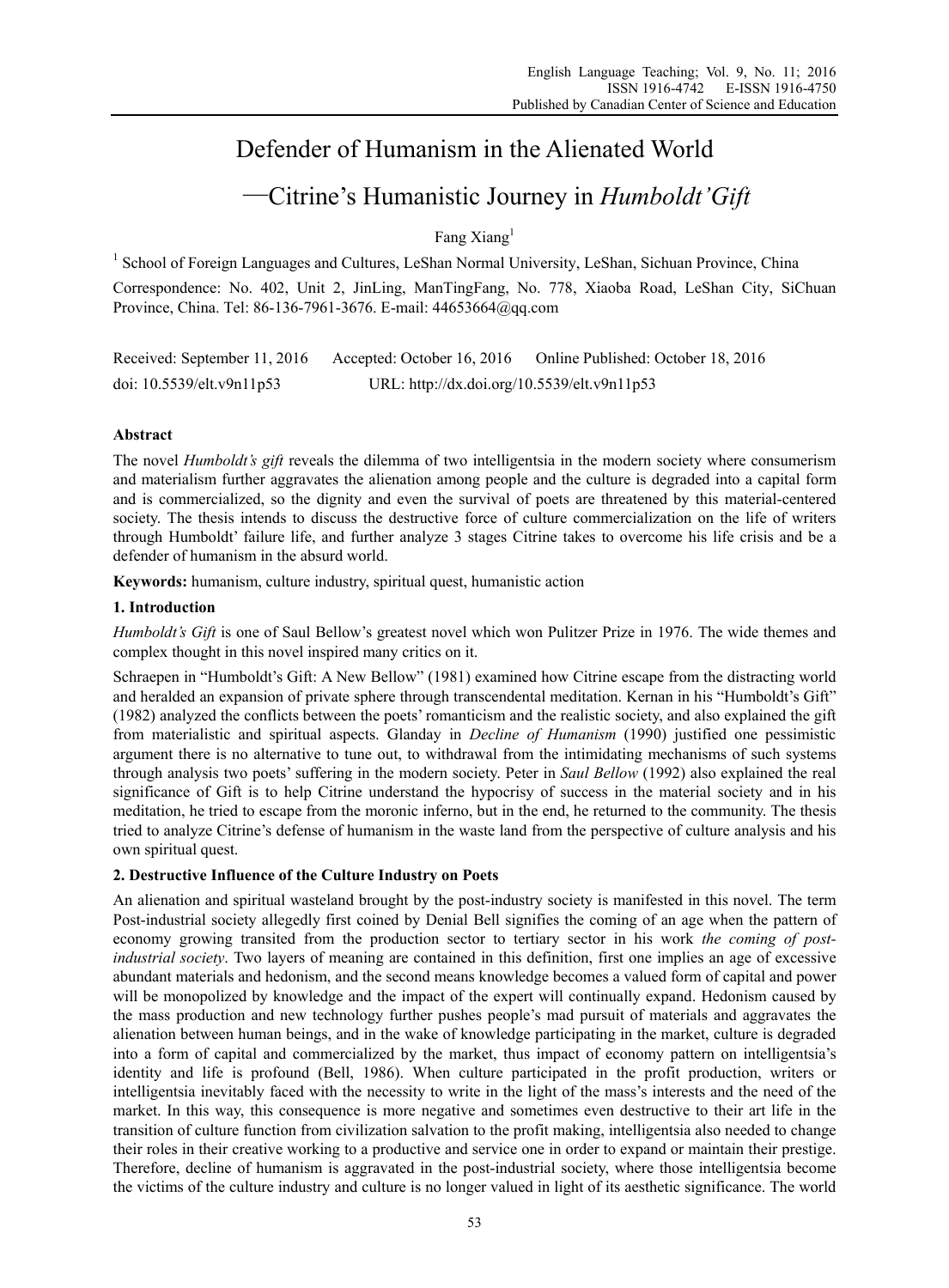in the Humboldt's Gift is a society corrupted by materials and the culture industry.

This novel is built out of a wide range of themes and preoccupations, and the functions on many levels, but amongst its central concerns is the status of the artist in the modern technocratic-business world (Hyland, 1992). In recollecting Humboldt's life, the narrator Citrine introspected his own life and deeply meditated on "the agony of the individual poet in a mass society, the relationship between art and business, the relationship between spiritual and the material" (Hyland, 1992). Humboldt experienced pains caused by the decline of his art career, while Citrine enjoyed the wealth and honor brought by the success of his drama in the theater. Be it success or failure, both of two writers suffered frustration and bitterness at different degrees in this material centered society, what's worse, Humboldt finally went to madness and death. In retrospect of Humboldt's tragedy, Citrine grew in his ridiculous experiences and turned to be a defender of humanism in this indifferent and absurd society.

Humboldt's life is a tragedy and he is the victim of the culture industry. Humboldt won his fame in 1930s by his work Harlequin Ballads and thus became a celebrity in Greenwich which was a place for those cultural elites. But Humboldt's radiance didn't last for a long time with the end of the glamour of poem in the age of 1950s. To a great extent, Humboldt's decline in the culture was attributed to the boom of mass culture in the age of 1950 when various expressive medium appeared, thus film and TV occupied people's life, and the importance of poem or literature faded away. With the wane of Humboldt's fame and his desire to attain a professor post in Princeton University perishing in this society, Humboldt turned to be mad and self-divided. He even imagined his wife had a love affair with another young man called Magnavisco, and Humboldt attacked him in a violent and mad way, which led to a foul situation that he was caught by the policeman. Unable to sustain the failure in his career and the perish of his idealism, Humboldt went to extreme, addicted to alcohol, drugs and finally died because of intensive schizophrenia. As a result, the poet has dwindled into the clownish role created for him by society and manipulated for its own materialistic ends (Kernan, 1986). Another writer Citrine won his success by his one of film-script and writing some of biographers, but his passion to be a poet was also drowned by the commercialized culture and his talent as a writer was materialized to be profitable.

#### **3. Citrine's Journey to be the Defender of Humanism**

While Citrine, Humboldt's pious disciple, experienced a spiritual journey to be a defender of humanism though he suffered betrayal and blows after he won fame and wealth through writing one drama called Von Trenck which in fact was recomposed a lot by the director. The success of the drama in Bellevue does not just bring wealth but also many thorny problems to him. People around him were like the vivacious sharks, preparing to suck every blood of Citrine. The world around him is further alienated under commercialization of everything, including the culture. Citrine's thinking and writing was taken as a tool to make profits and fame. the His ex-wife Denise proposed the lawsuits incessantly to ask for more alimony; A villain Cantibile Citrine get acquainted in gamble destroyed Citrine's lovely luxurious car Mercedes and humiliated him in a violent way. His lawyers were all prayers on his wealth, trying all means to frighten him or seduce him in order to squeeze more money from him. His friend Thaxter, a phonic intelligentsia, founded a magazine *Ark* which was claimed to save the culture and thus borrowed a lot of money from Citrine, but at lost Thaxus was broken and ark was just an illusion because of his squander. What is fatal to Citrine was his girl friend Renata left him in Madriad to take care of her own son, while she flied away and married a business man. So these bitter experiences contituted Cirine's tragic life after his success in the culture field. Here Citrine's suffering formed an ironic situation with the prestige he had ever gained. It seemed his happiness went opposite with his gain of success in wealth and fame. While in meditating on the life of Humboldt, Citrine kept a peaceful mind and a sharp eye toward the secular and material world, and compassion toward his friends. The reason why Citrine did not go mad as Humboldt, though he was nearly on the brink of it was that his deep reflection on Humboldt's problem and his humanistic pursuit saved him from mental breakdown. Humboldt underwent 3 stages, from realizing the destructive force on artist to spiritual pursuit to the establishment of a humanistic bond with friend, relatives and child while redeeming what he indebted to Humboldt and fighting against his life crisis.

## *3.1 Defending Dignity and Seriousness of Culture*

First, recollecting Humboldt's failure life encouraged Citrine to reflect on the destructive influence of the modern society on the art and poet's creativity. Being a pure poet is not satisfactory, Humboldt's great ambition is to combine poem with politics together and help those politics in the Congress with his poetic and philosophical thinking. "Now that America is a world of power, philistinism is finished. Finished and politically dangerous." he said. "If Stevenson is in, literature is in--we are in, Charlie. Stevenson reads my poem." (Bellow, 1986). "In his administration cabinet members would quote Yeats and Joyce. Humboldt would be consulted about each State of the Union message."(Bellow, 1986). But the failure of Stevenson in presidential election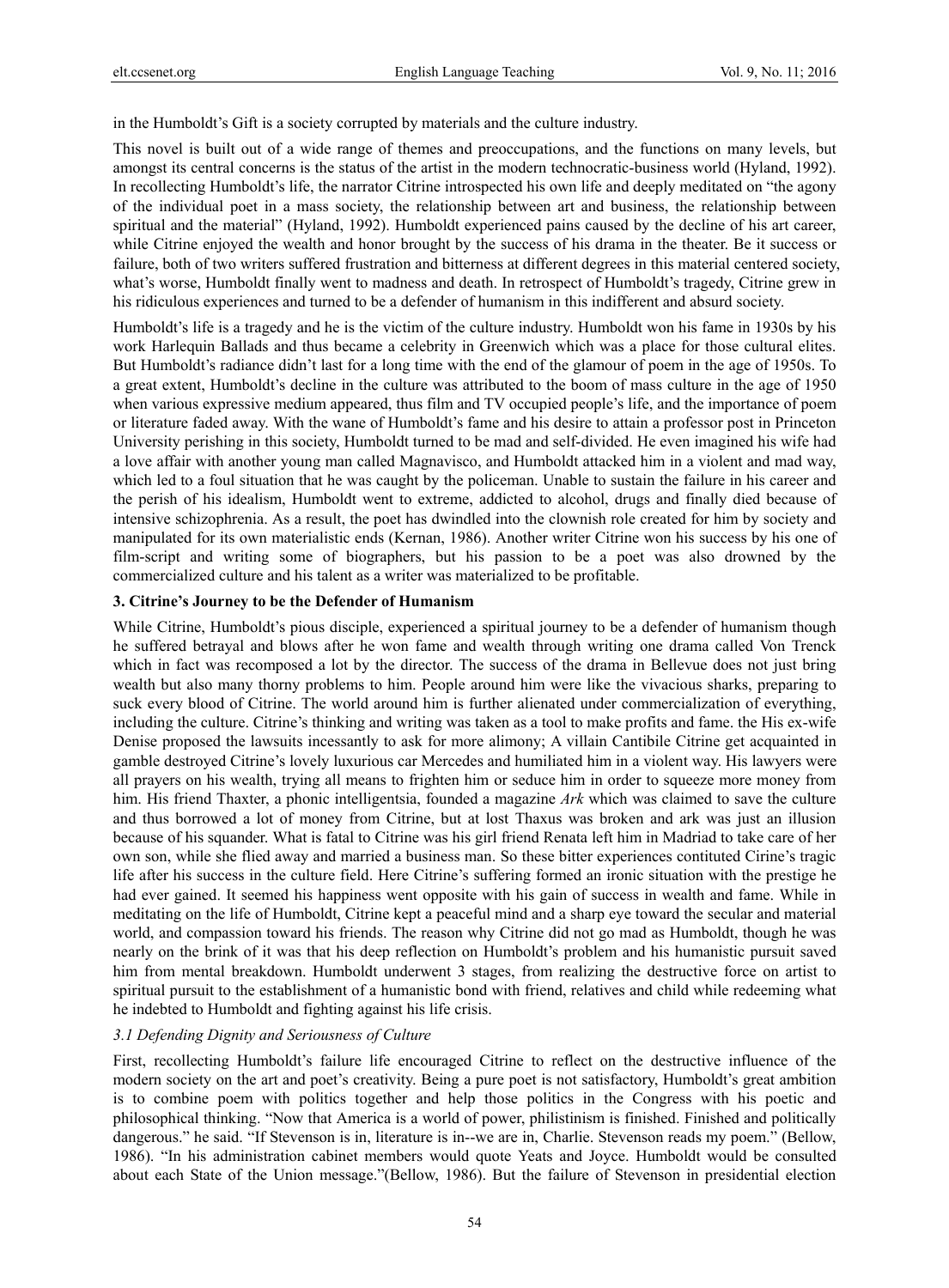crashed Humboldt's dream and led to Humboldt's spiritual split. Not only addicted to power, Humboldt showed great interest in money and women. "He intended to be a divine artist, a man of visionary states and enchantments ... But his desires were contradictory. He was out also to be rich and famous. And of course, there were girls" (Bellow, 1986). Therefore, besides the external reason, Humboldt's failure in his art life also caused by his inability to overcome many desires inspired by the modern society where consumerism swells in the age of an overproduction and material flourishing. Desire to win power drained the poets of their creativity and also destroy art itself. Humboldt's death helped Citrine recognize the destructive effect of the post-industry society on the art or intelligentsia and the dilemma of intelligentsia's life in the modern America, so Citrine outcried, "The country is proud of its dead poets. It takes terrific satisfaction in the poets' testimony that the USA is too rough, too big, too much, too rugged, that American reality is overpowering. The weakness of the spiritual powers is proved in the childishness, madness, drunkenness, and despair of these martyrs." (Bellow, 1986). Realizing culture is no longer valued as a precious spiritual wealth, but is transformed into a capital form, a symbol of the post-industry society, Citrine showed his firm resolution to fight against any way of involving culture in the commercial business. He refused to collaborate with Cantabile who proposed selling his papers to some colleges or making a film with the script written by him and Humboldt. Moreover, His friend Thaxer invited him to write some European traveling booklet with the lifts of the living places of those poets, artists, psychologists. Citrine said, "You might as well bring over a firing squad and shoot all these poets dead as put such information into the hands of culture-vulture tourists." (Bellow, 1986). Here in order to protect the value of culture and the intelligentsia against the predatory society, he refused Thaxter and became a defender of culture. In the end of the novel when Citrine was broken, the screenplay written by Humboldt fanatically pursued by those film-maker, Babara suggested Citrine write another film script for the film company , "if you want to write the screenplay for the new vehicle i can make you one hell of a deal. Would you do it for two thousand a week?" (Bellow, 1986). "No, thanks, no, I am engaged in a very different kind of activity" (Bellow, 1986). Citrine's refusal indicated his resistance against involving himself in the culture industry with the consequence of writer's being clowned and commercialized by market, and lost their dignity as an intelligentsia.

#### *3.2 Spiritual Quest in His Life Crisis*

Citrine's defense of humanism is embodied in his spiritual quest in his life crisis. Humboldt's lunatic life shed light on the fate of poets in the commercial society where culture was wrapped in the commercial outerwear with the function as a tool of making money rather than a spiritual console which records the history or provides soul nourishment for human beings. Though Citrine was a beneficiary of the culture commercialization, winning his fame through writing politician's biographer and a drama which won great hit in Broadway, aware of poets' tragedy in this age, he felt ashamed of his success which lacked any real art. When confronted with various tempts of fame or wealth, Citrine showed indifference and shifted his concern to more serious problems of the modern world. The contradiction of material and spiritual life, body and soul occupied his mind and this meditation led him to undergo a spiritual journey. What's more, when he was humiliated and frightened by Cantabile's rude behavior, he responded with calmness and developed his insight into the problem of modern world. "It was true that people felt it gave them moral distinction to be patient with criminals and psychopaths. To understand! We love to understand, to have compassion and there I was" (Bellow, 1986). Apparently, his calmly tolerance of Cantabile was a way to show his sympathy and love toward the mob or lower classes. On the contrary, Citrine realized that this passive response is modern people's attitude toward disorder or violence because of the indolence and numbness brought by the convenience of the material society. Further, Citine's writing turned to some soul problem from popular biographer which meant to win popularity and wealth. In his contemplation of the modern society, boredom is the theme of people's modern life. "In modern times the question(boredom)had been dealt with under the name of anomie or Alienation, as an effect of capitalist conditions of labor, as a result of leveling in Mass society, as a consequence of the dwindling of religious faith or the ... the increase of rationalization in a technological society, or the growth of bureaucracy." (Bellow, 1986). It was because of the materialism or hedonism in the age of abundant material society, that boredom became people's psychological problem which produced another form of pains rooted from the waste of people's energy, talents, and led to depletion of their imagination and creativity and even some social problems like the madness of poet Humboldt, the violence of Cantabile etc. Through a series of deep meditation, Citrine reasoned, "the self-conscious ego is the seat of boredom. This increasing, swelling, domineering, painful self-consciousness is the only rival of political and social powers that run my life (business, technological powers, the state)." (Bellow, 1986). Perceiving that boredom was brought by the technology and system of state, one way suggested by Citrine to escape boredom is to detach yourself from these powers or politics, to be conscious of oneself as an individual rather than a component in the society functioning as a big machine. Thus avoiding the erosion of materialism or any form of powers and pursuing spiritual freedom is a sound way of defending humanism.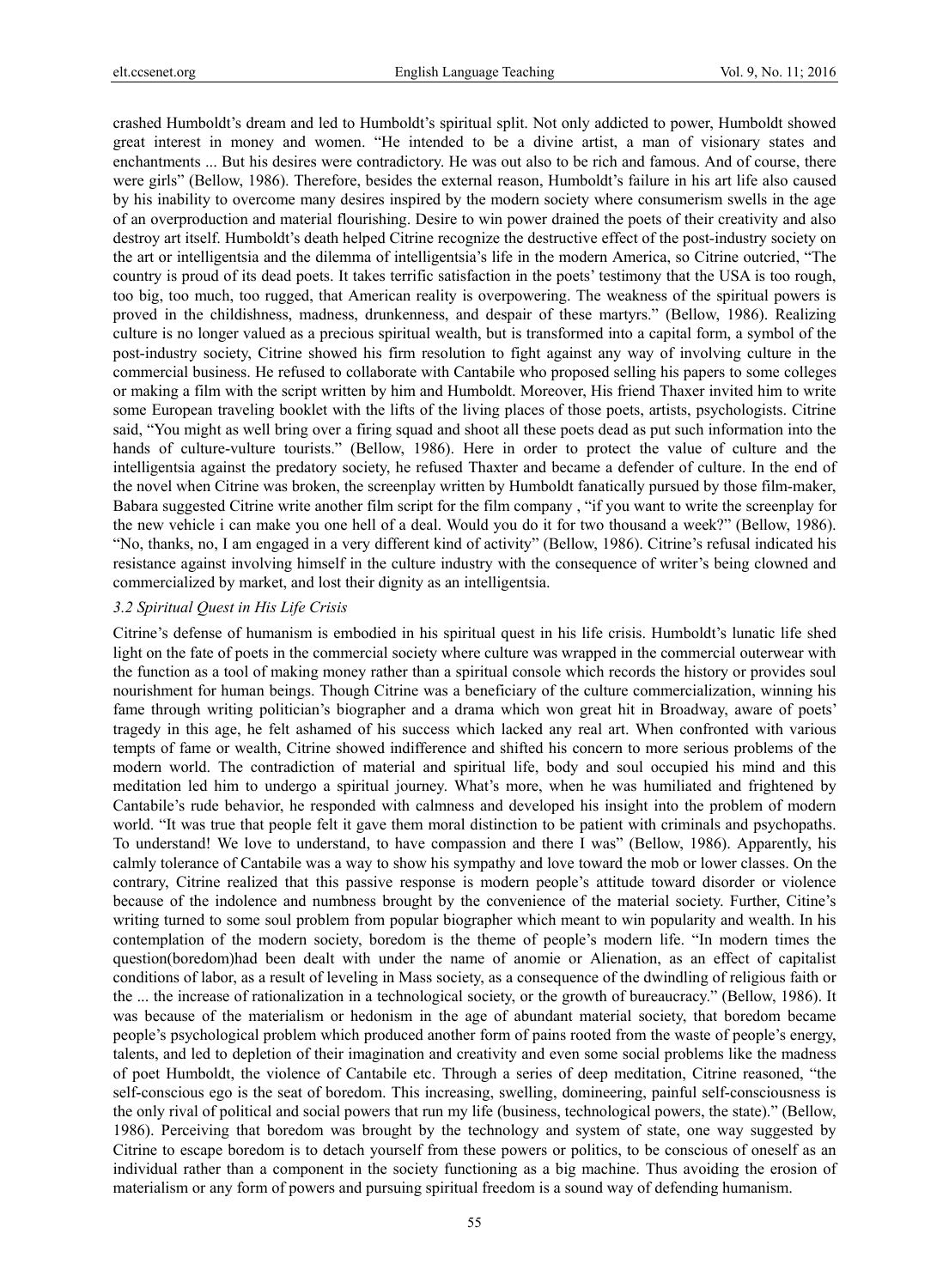Death problem haunted Citrine after Humboldt's death, and aggravated especially after he was abandoned by girl friend Renata. Horrified by the "metaphysical assumptions about death everyone in the world has apparently reached, everyone would snatched, ravished by death, throttled, smothered (Bellow, 1986), Citrine received spiritual guidance from Humboldt by means of a posthumously delivered letter. This posthumously delivered letter can be considered to be the turning point of the novel because it provides the impetus for his eventual decision to repudiate the materialism of "the reality-instructors" and to begin a new spiritual life (Cronin & Goldman, 1989). Abandoned by Renata, Humboldt was left in the abyss of his life, and by means of contacting the death's soul relieved him from spiritual collapse and the danger of committing suicide. "Terror of death ties this energy up but when it is released one can attempt the good without feeling the embarrassment of being unhistorical, illogical, masochistically massive, feebleminded. Good then is nothing like the martyrdom of certain Americans, illuminated by poetry in high school, and then testifying to the glory of their good by committing suicide-in high style, the only style for poets (Bellow, 1986). By communicating with the death, Citrine discovered if human beings are able to overcome the terror of death, then they will be infused with great energy to do good the world. While to be good to the society does not mean committing suicide, which is regarded as a sole and lofty way for poets. On the contrary, being good means calmly accepting his fate and still be friendly toward the life, so when he was left in Madrid in a desperate state, he did not worry about money.

### *3.3 Establishing Close Relationship through Humanistic Action*

This world turns to be alienated when the relationship between people is also commercialized. Whether in the eyes of Citrine's ex-wife Denise, his friend Thaxter or his girl friend Renata, his significance as a writer is materialized. In dealing with his crisis, he grew in his meditation of the tragedy of the poet and spiritual quest, which led to his positive action to help other people, Citrine established a close relationship with other people and his activity shed light on his will to reconstruct the humanism.

#### 3.3.1 A Love Bond Uniting Citrine, Waldemar, Menasha and Humboldt

In taking manuscripts left by Humboldt, Citrine visited Humboldt's uncle Waldemar in the nursing home where he happened to meet his old friend Menasha. Waldermar, A gambler leading a luxurious, lazy and spoiled life, now lived in such a poor and smelly place. The conspicuous contrast of Waldemar's past and present life elaborated Citrine's study on boredom. But boredom can't destroy our life, for another feelings surpassed it and saved us from the degeneration of modern world. The coincidence brought them together and established a brotherhood and nostalgic relationship among them. Visiting Waldemar and coincidentally meeting Menasha gave Citrine's another experience and console, suddenly he found that in fact love is a magic bond which helps the connection of each other in the expansive world, like the union of him, his old friend Menasha, Uncle Waldemar, and eventually the soul connection between him and the dead Humboldt. When taking papers from Waldemar, Waldemar had only one plead, "Anyhow, if I, the last member of my family, can tell you what's on my mind, my dead are all over the place, one grave here and the other to hell and gone, what I really want is to reunite the family again." Waldemar's concern with the union of his dead family members was a sound manifestation of his humanism when he entered into the old age. Waldemar also worried about Humboldt who was buried in a very bad place, and hoped Citrine could help to transfer his tomb to a good place. Here the graveyard happened to echo with the previous chapter where Renada's ex-husband Gaylord Koffritz, a graveyard seller who persuaded Swiebel's father to buy a cemetery, "Death deserves dignity. Out there the exploitation is terrible. It's one of the biggest real-estate swindles going. They cheat you. They don't give the statutory number of feet. You have to lie cramped forever. The disrespect is ferocious (Bellow, 196). In the post-industry society, death is no longer a sacred and philosophical thing. Dignity of death has to be paid and funeral becomes commercialization. When Humboldt died, he had lost his wealth and honor, so he was buried in a very bad place. At the request of Waldemar, Citrine promised to rebury the family members of Waldemar and transferred Humboldt's tomb to another place no matter whether the manuscript left by Humboldt could brought any money to him, which further revealed Citrine's reconstruction of a close relationship with Humboldt and his sparkling humanism. Establishing a close relationship with other people and giving help to others relieved Citrine's pains in the absurd world.

#### 3.3.2 Visiting His Brother

Citrine's humanism is revealed in his brotherhood with Ulick. When learning Ulick was going to have a heart operation, Citrine chose to visit him instead of accompanying his lovely Renata to Milan. The big contrast between Ulick and Citrine further showed a strong family affection embedded in Citrine's heart and his stick to the humanistic relationship. Ulick, a vicious and bully businessman, a wizard with money who has devoted, indeed subjugated, his life to the idols of materialism (Pifer, 1990). In the service of that faith he has erected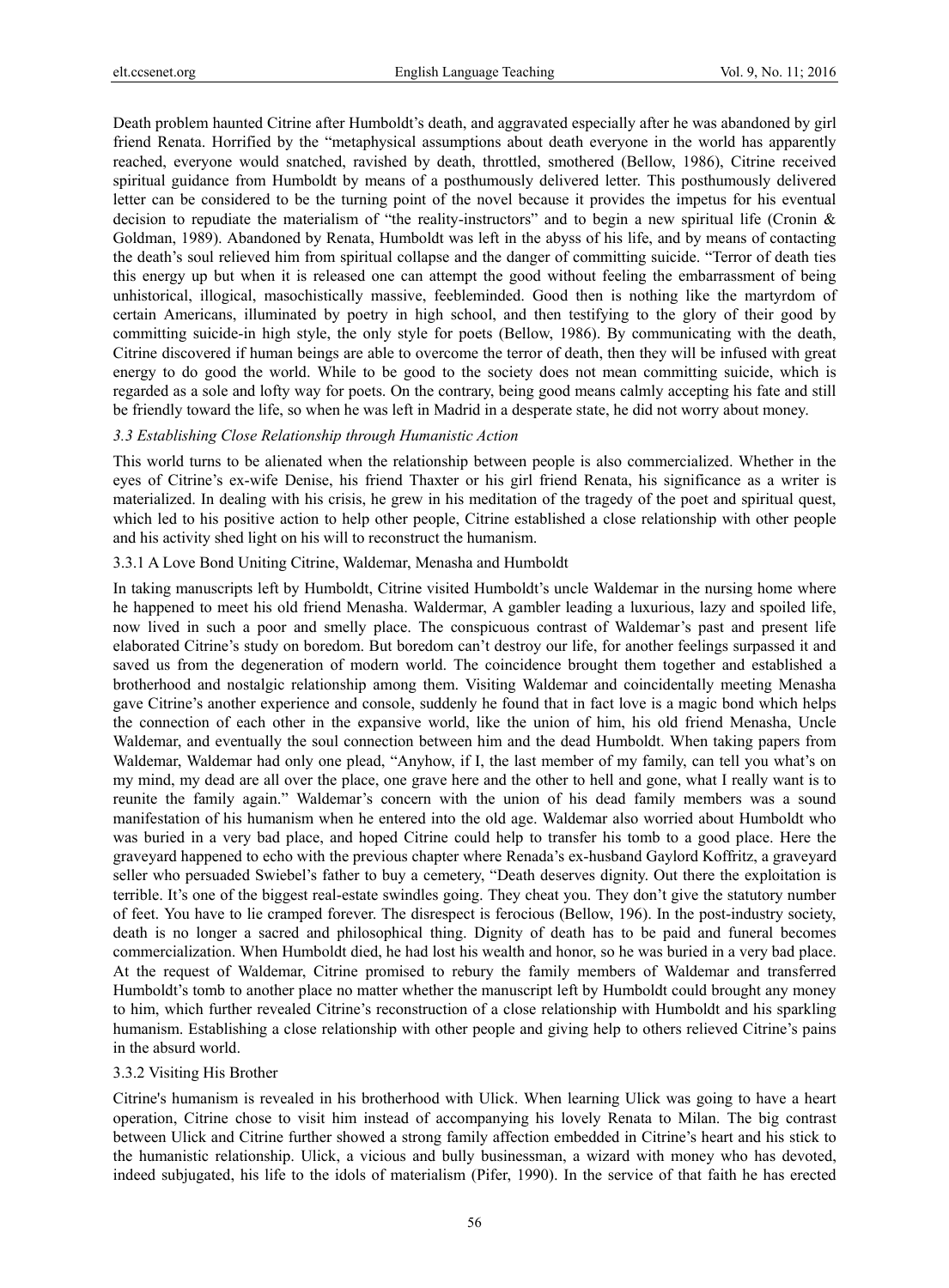numerous "shopping centers, condominiums, motels" that have transformed the face of the earth in his part of Texas (Bellow, 1986). Committed to the material world for a long time almost drained his ability to show his love toward his family members and blurred his memory of the time spent with his parents and brother.

Though threatened by death, Ulick's mind still focused on how to expand his business and make big profits. Aware of the impossibility of persuasion of Ulick to shift his attention to health and soul, Citrine had a deep contemplation upon the relationship between inner and external world. "soul and spirit are poured out upon the world which normally we perceive from within-mountains clouds forests seas. This external world we no longer see, for we are it. The outer world is now the inner. From this new circumference you look back to the center, and at the center is your own self. We are not inert but in motion together with these stars. There is a star world within us that can be seen when the spirit takes a new vantage point outside its body. As for the musculature it is a precipitate of spirit and the signature of the cosmos is in it. In life and in death the signature of the cosmos is within us." (Bellow, 1986). Citrine's vision of the inner world is affected by Rudolf Steiner who stressed the immanence of spirit and thought in the material world and the active participation, by means of thinking, of the individual in so called objective or external reality" (Pifer, 1990). Outer world is no longer just forms of material, but is identified with our inner world. When we are able to penetrate into our own inner world from the out world, then "your eyes are now two radiant suns, filled with light. Your eyes are identified by this radiance. From the skin comes a glow." (Bellow, 1986). Citrine's retiral into this fantastic star world within is in direct reaction against a socially conditioned reality which victimises many (Glenday, 1990). This penetrating investigation into our inner heart is able to help us enter the unconsciousness kingdom "which is bound up with a defense of the self against stifling, destructive forces (Schraepen, 1981).

#### 3.3.3 Taking Care of Renata's Child

When Citrine left his brother and went to Madriad with great passion to unite with Renata, he found he was cheated by Renata who might be sleeping with her boy friend Flonzaley, leaving him to be desperate and mindless. But here Bellow's belief in human beings' kindness and humanism fully manifested in Citrine's response and state after he learned he was abandoned by Renata. Firstly, in order to have an uninterrupted date with Flonzaley, Renata's mother Senora took Roger to Madriad. Citrine was deeply hurt, frustrated, even a little mad, but when he saw Roger, he was very soft toward him and took his shoes off and took him to have a good sleep. "Come on, kid," lie on my bed." I pulled off his small shoes and led him into the alcove. Moreover, When Serona left for America and left Roger and the expenditure of the boarding to him, he was still very kind to the little boy though he was almost on the brink of mental collapse. He took Roger to the boarding house and took well care of him, playing with him, taking him to the park, even boning fish for him and hiding his indignation from the child. Contrary to Humboldt who was hysteric, jealous, suspicious and violent when he lost his fame and place in the literary field, and at lost went to death, Citrine still kept his sensitivity and gentleness in face of the difficulty in finance and the cheating of Renata. His softness and delicate care of Renata's child Roger cast a glimpse of light of humanism in the spiritual wasteland.

## 3.3.4 Helping His Friend Thaxter

Citrine was cheated by his close friend Thaxter twice. First under Thaxter's propaganda to establish a journal "ark" with the intention of revitalize the culture, Citrine invested a lot of money on it which turned to be a failure because of Thaxter's squander of money. Second, When Citrine waited for his friend Thaxter to pay for his bill of the hotel at Ritz where he was invited to compose a European cultural guide book with Thaxter who promised to provide him at least 50,000 dollars and all the expenditure there, to his great surprise, he found Thaxter had leave for South America without noticing him. It turned out that he was cheated again by his close friend whom he trusted a lot, moreover this meant he had no money to pay for all the bill, and he was broken and desperate in face of the bleak future. But when Citrine learned Thaxter was caught by the terrorists, he felt worried and grieved. Though Thaxter's cheat left Citrine in great financial difficulty, Citrine still decided to save Thaxter through his effort and ensure Thaxter's uprightness and kindness. "I understand Pierre has been abducted and that in his appeal for help he has named me. Well, of course, i will give everything i've got to save his life. In a way all his own, he is a wonderful man and i do love him." (Bellow, 1992). Obviously, only Citrine in this book was molded as a strong and kind hearted man who was not destroyed by the vicious society and the increasing decline of human beings consciousness under the overwhelming materialism, his help and love for his friend demonstrated a fundamental view of Bellow in this novel when living in this industrial society: the ultimate victory of sublime humanism.

#### **4. Conclusion**

In the novel, Humboldt and Citrine are famous intellectuals in this prevalent materialism, and both of them